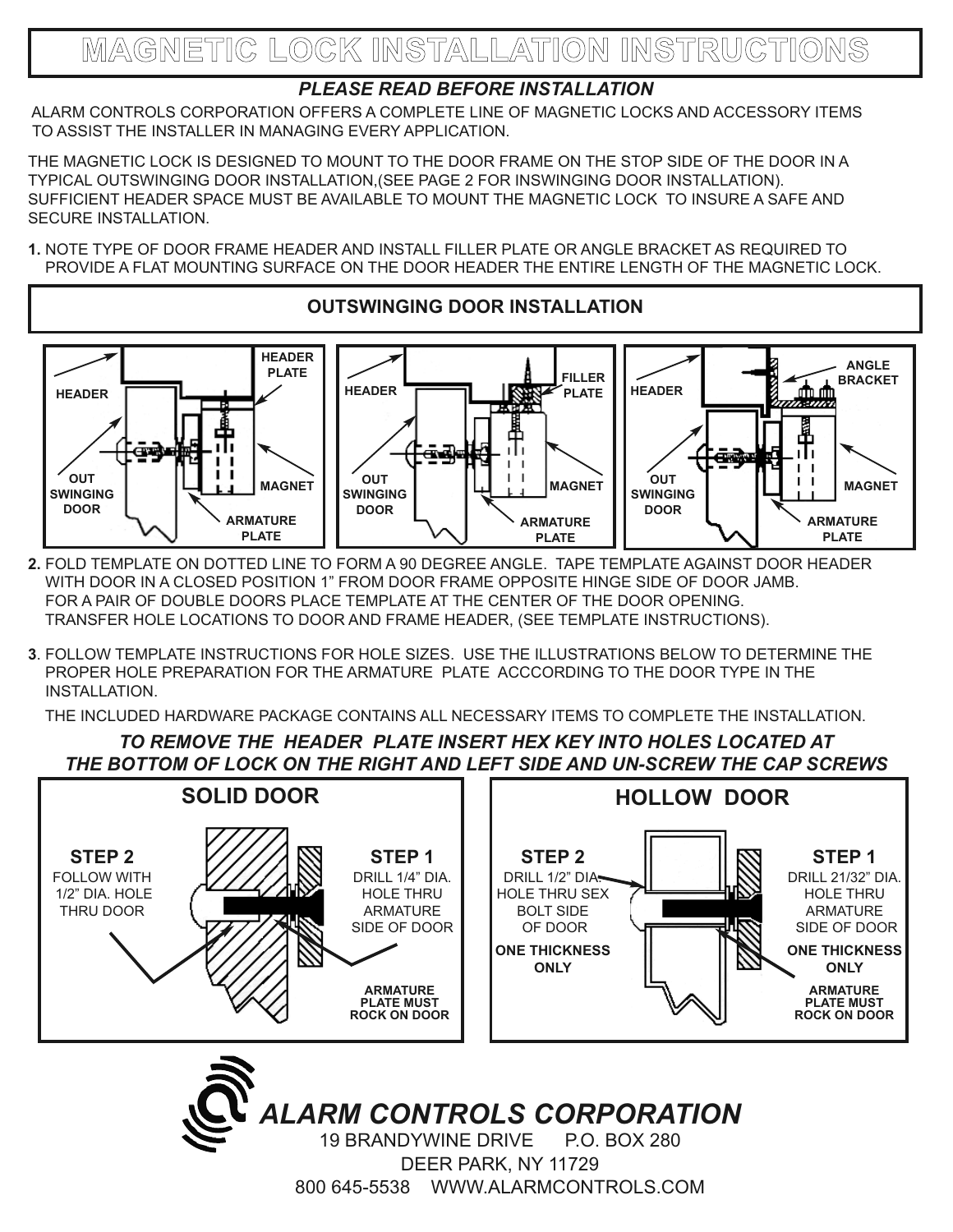## **INSWINGING DOOR INSTALLATION WITH L- Z BRACKET**

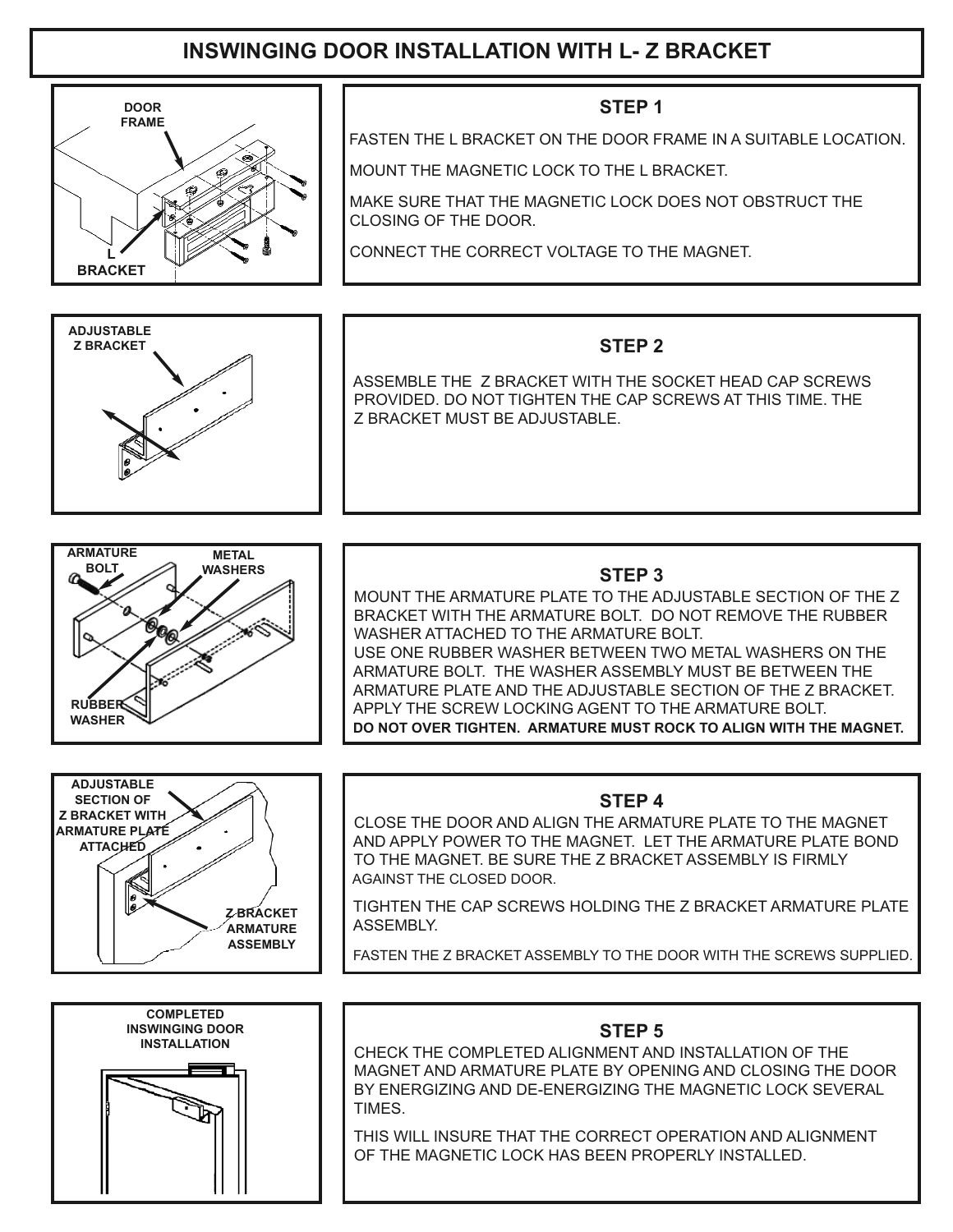## **MAGNETIC LOCK L / Z BRACKETS FOR INSWINGING DOORS**

**AM2370 FOR 300 POUND MAGNETIC LOCK**

**AM3370 FOR ALL 600 POUND MODELS OF SINGLE MAGNETIC LOCKS**

**AM6370 FOR ALL 1200 POUND MODELS OF SINGLE MAGNETIC LOCKS**

**AM3375 FOR ALL 600 POUND MODELS OF DOUBLE MAGNETIC LOCKS**

**AM6375 FOR ALL 1200 POUND MODELS OF DOUBLE MAGNETIC LOCKS**

### **MAGNETIC LOCK CARE AND MAINTENANCE**

MAGNETIC LOCKS HAVE NO INTERNAL MOVING PARTS AND REQUIRE A MINIMUM AMOUNT OF MAINTENANCE.

IT IS RECOMMENDED THAT THE FACE OF THE ARMATURE PLATE AND MAGNET BE WIPED CLEAN AND A L IGHT COATING OF A SUITABLE SILCONE LUBRICANT BE APPLIED TO EACH SURFACE TO PREVENT RUST ALTHOUGH THE MATING SURFACES HAVE BEEN PLATED. THIS ONLY NEEDS TO BE DONE WHEN DIRT BUILD-UP IS NOTICED.

THE ARMATURE PLATE BOLT AND THE HEX HEAD SCREWS HOLDING THE MAGNET TO HEADER PLATE SHOULD BE CHECKED EVERY THREE MONTHS TO INSURE A SAFE AND SECURE INSTALLATION.

## **MAGNETIC LOCK ELECTRICAL SPECIFICATIONS**

300 POUND MODEL SINGLE MAGNETIC LOCK, 250 MA. @ 12 VDC, 130 MA. @ 24 VDC

ALL 600 POUND MODELS OF SINGLE MAGNETIC LOCK, 400 MA. @ 12 VDC, 200 MA. @ 24 VDC

ALL 1200 POUND MODELS OF SINGLE MAGNETIC LOCK, 400 MA. @ 12 VDC, 200 MA. @ 24 VDC

ALL 600 POUND MODELS OF DOUBLE MAGNETIC LOCKS, 400 MA. @ 12 VDC, 200 MA. @ 24 VDC, EACH LOCK

ALL 1200 POUND MODELS OF DOUBLE MAGNETIC LOCKS, 400 MA. @ 12 VDC, 200 MA. @ 24 VDC, EACH LOCK

#### **ALL MAGNETIC LOCKS ARE SET AT THE FACTORY FOR 24 VDC**

### **TYPICAL MAGNETIC LOCK WIRING**

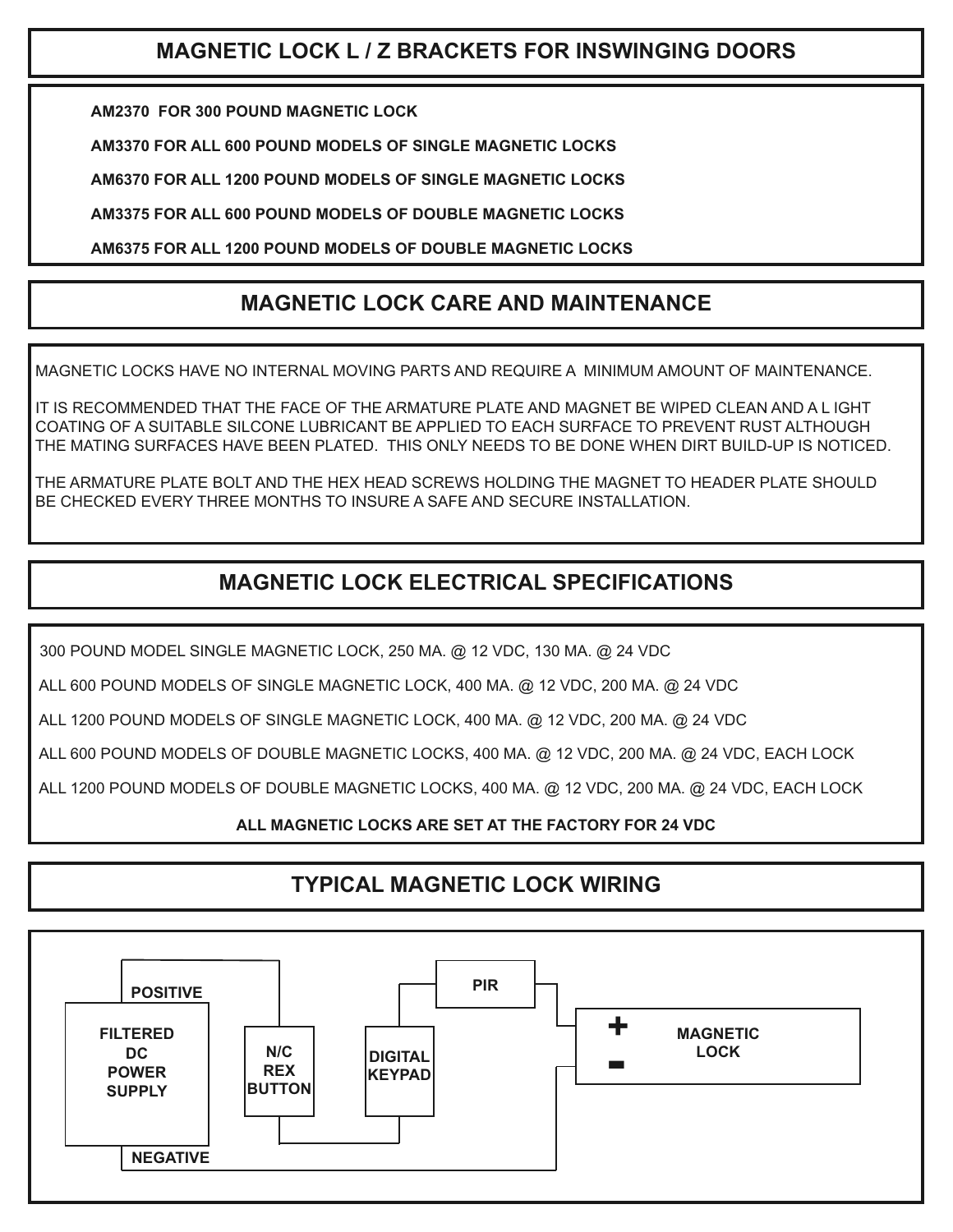# **WIRE GAUGE CHART**

|                                                               | <b>DISTANCE FROM POWER SUPPLY TO MAGNETIC LOCK</b> |             |             |             |             |             |             |             |             |             |  |  |  |
|---------------------------------------------------------------|----------------------------------------------------|-------------|-------------|-------------|-------------|-------------|-------------|-------------|-------------|-------------|--|--|--|
|                                                               | <b>12 VDC</b>                                      | 50          | 100         | 150         | 200         | 300         | 400         | 500         | 750         | 1000        |  |  |  |
| D<br>$\mathbf C$<br>$\mathbf c$<br>$\cup$<br>R<br>R<br>E<br>N | <b>24 VDC</b>                                      | <b>FEET</b> | <b>FEET</b> | <b>FEET</b> | <b>FEET</b> | <b>FEET</b> | <b>FEET</b> | <b>FEET</b> | <b>FEET</b> | <b>FEET</b> |  |  |  |
|                                                               | 200 MA.                                            | 24 GA.      | 22 GA.      | 22 GA.      | 22 GA.      | 20 GA.      | 18 GA.      | 18 GA.      | 16 GA.      | 14 GA.      |  |  |  |
|                                                               |                                                    | 24 GA.      | 24 GA.      | 24 GA.      | 22 GA.      | 22 GA.      | 22 GA.      | 20 GA.      | 20 GA.      | 18 GA.      |  |  |  |
|                                                               | 300 MA.                                            | 24 GA.      | 22 GA.      | 22 GA.      | 20 GA.      | 18 GA.      | 18 GA.      | 16 GA.      | 14 GA.      | 14 GA.      |  |  |  |
|                                                               |                                                    | 24 GA.      | 24 GA.      | 22 GA.      | 22 GA.      | 22 GA.      | 20 GA.      | 20 GA.      | 18 GA.      | 16 GA.      |  |  |  |
|                                                               | 400 MA.                                            | 22 GA.      | 22 GA.      | 20 GA.      | 18 GA.      | 18 GA.      | 16 GA.      | 14 GA.      | 14 GA.      | 12 GA.      |  |  |  |
|                                                               |                                                    | 24 GA.      | 22 GA.      | 22 GA.      | 22 GA.      | 20 GA.      | 18 GA.      | 18 GA.      | 16 GA.      | 14 GA.      |  |  |  |
|                                                               | 600 MA.                                            | 22 GA.      | 20 GA.      | 18 GA.      | 18 GA.      | 16 GA.      | 14 GA.      | 14 GA.      | 12 GA.      | 10 GA.      |  |  |  |
|                                                               |                                                    | 24 GA.      | 22 GA.      | 22 GA.      | 20 GA.      | 18 GA.      | 18 GA.      | 16 GA.      | 14 GA.      | 14 GA.      |  |  |  |
|                                                               | 800 MA.                                            | 22 GA.      | 18 GA.      | 18 GA.      | 16 GA.      | 14 GA.      | 12 GA.      | 10 GA.      | 10 GA.      | 8 GA.       |  |  |  |
|                                                               |                                                    | 22 GA.      | 22 GA.      | 20 GA.      | 18 GA.      | 18 GA.      | 16 GA.      | 14 GA.      | 14 GA.      | 12 GA.      |  |  |  |
|                                                               | 1 AMP.                                             | 20 GA.      | 18 GA.      | 16 GA.      | 14 GA.      | 14 GA.      | 12 GA.      | 10 GA.      | 10 GA.      | 8 GA.       |  |  |  |
|                                                               |                                                    | 22 GA.      | 20 GA.      | 20 GA.      | 18 GA.      | 16 GA.      | 14 GA.      | 14 GA.      | 12 GA.      | 10 GA.      |  |  |  |

# **TROUBLE SHOOTING GUIDE**

| <b>PROBLEM</b>                                                                                            | <b>CAUSE</b>                                              | <b>SOLUTION</b>                                                                                       |
|-----------------------------------------------------------------------------------------------------------|-----------------------------------------------------------|-------------------------------------------------------------------------------------------------------|
| <b>LOCK BUZZES</b>                                                                                        | AC VOLTAGE CONNECTED TO LOCK<br>AC RIPPLE IN POWER SUPPLY | SUPPLY DC VOLTAGE TO LOCK<br><b>REPLACE POWER SUPPLY</b>                                              |
|                                                                                                           | INCORRECT INPUT VOLTAGE                                   | CHECK VOLTAGE JUMPER POSITION<br>FOR CORRECT VOLTAGE SETTING<br><b>LOCK SET AT FACTORY FOR 24 VDC</b> |
| INSUFFICIENT HOLDING FORCE<br>DOOR DOES NOT LOCK<br>DOOR STATUS SENSOR NOT WORKING<br>(APPLICABLE MODELS) | <b>LOW INPUT VOLTAGE</b>                                  | CHECK POWER SUPPLY VOLTAGE<br>WIRE GAUGE INCORRECT FOR WIRE RUN                                       |
|                                                                                                           | MISALIGNMENT OF ARMATURE PLATE                            | ARMATURE PLATE MUST COVER ALL<br>MAGNETIC POLES OF LOCK                                               |
|                                                                                                           | ARMATURE PLATE SCREWED TIGHT<br>TO DOOR                   | ARMATURE PLATE MUST ROCK ON<br>DOOR TO ALIGN WITH LOCK                                                |
|                                                                                                           | WRONG HARDWARE ASSEMBLY                                   | A METAL WASHER, RUBBER WASHER AND<br>METAL WASHER MUST BE BETWEEN<br>DOOR AND ARMATURE PLATE          |
|                                                                                                           | NO POWER TO DOOR                                          | CHECK POWER AT LOCK<br>CHECK POWER SUPPLY<br>CHECK ALL CONNECTIONS                                    |
|                                                                                                           | MAGNET IN ARMATURE PLATE<br>NOT ALIGNED WITH LOCK         | ALIGN MAGNET IN ARMATURE PLATE WITH<br>DOOR STATUS SENSOR DOT ON LOCK                                 |